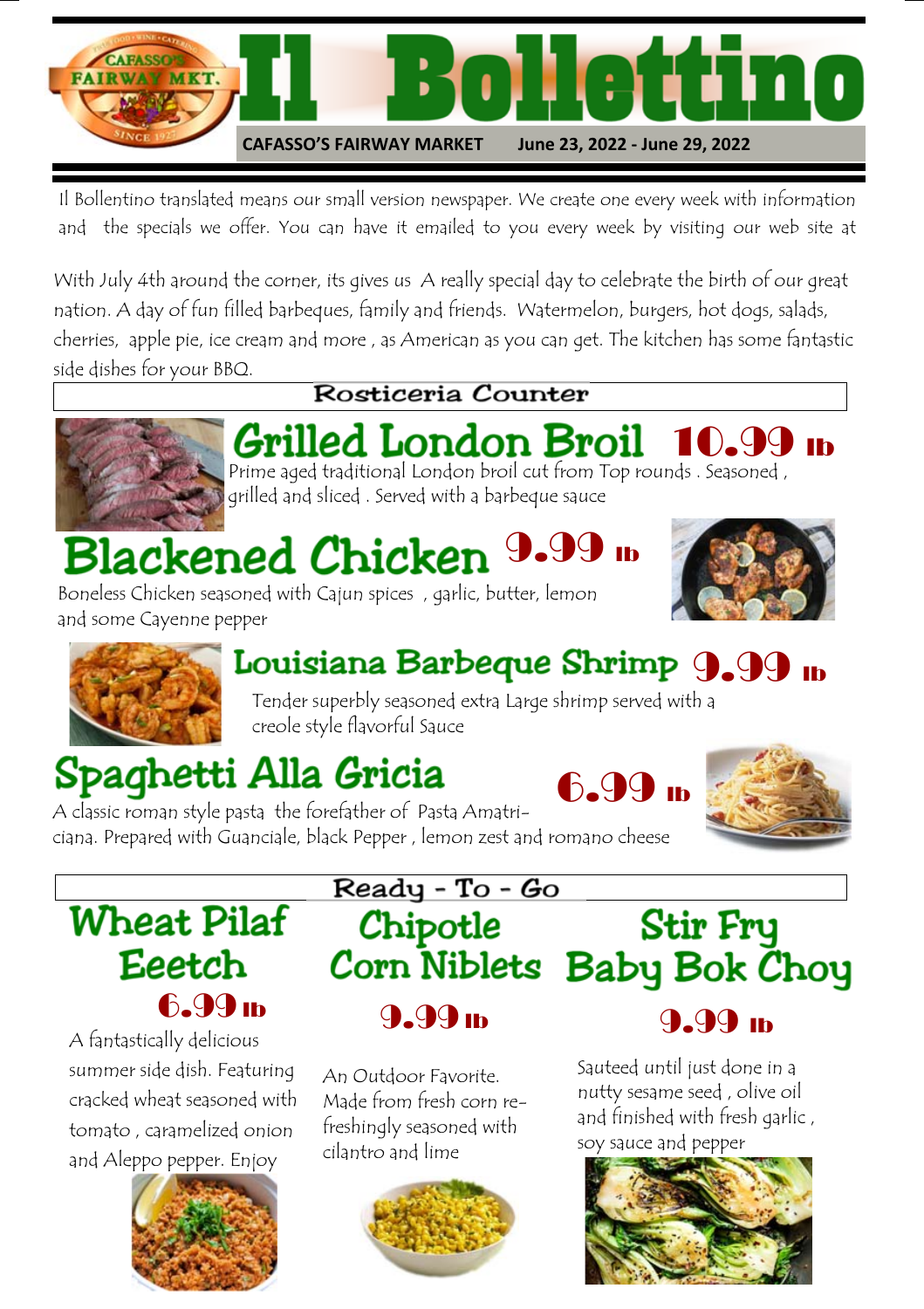## Meat | Butcher Counter



These thinly sliced chicken cutlets are low in fat, high in protein & versatile.

## Cheese Counter

## otta Sal 4.99 lb

A variation of Ricotta, this pure white, firm, rindless cheese originated in the hot, dry island climate of Sicily. It is made from lightly salted sheep's milk curd that is pressed and dried, then aged for a minimum of three months. Ricotta Salata has a supple, mild taste. It's not at all "sheepy" or salty, but rather has a nutty, sweet milky flavor. Extremely versatile, Ricotta Salata can be used in salads and pasta dishes and is ideal for grating.



## **Fresh Soup**

# Minestrone Soup 4.99 ea

Our version of this amazingly popular soup. It is loaded with fresh vegetables, white beans, elbow macaroni, and a touch of fresh basil. Packaged 24oz

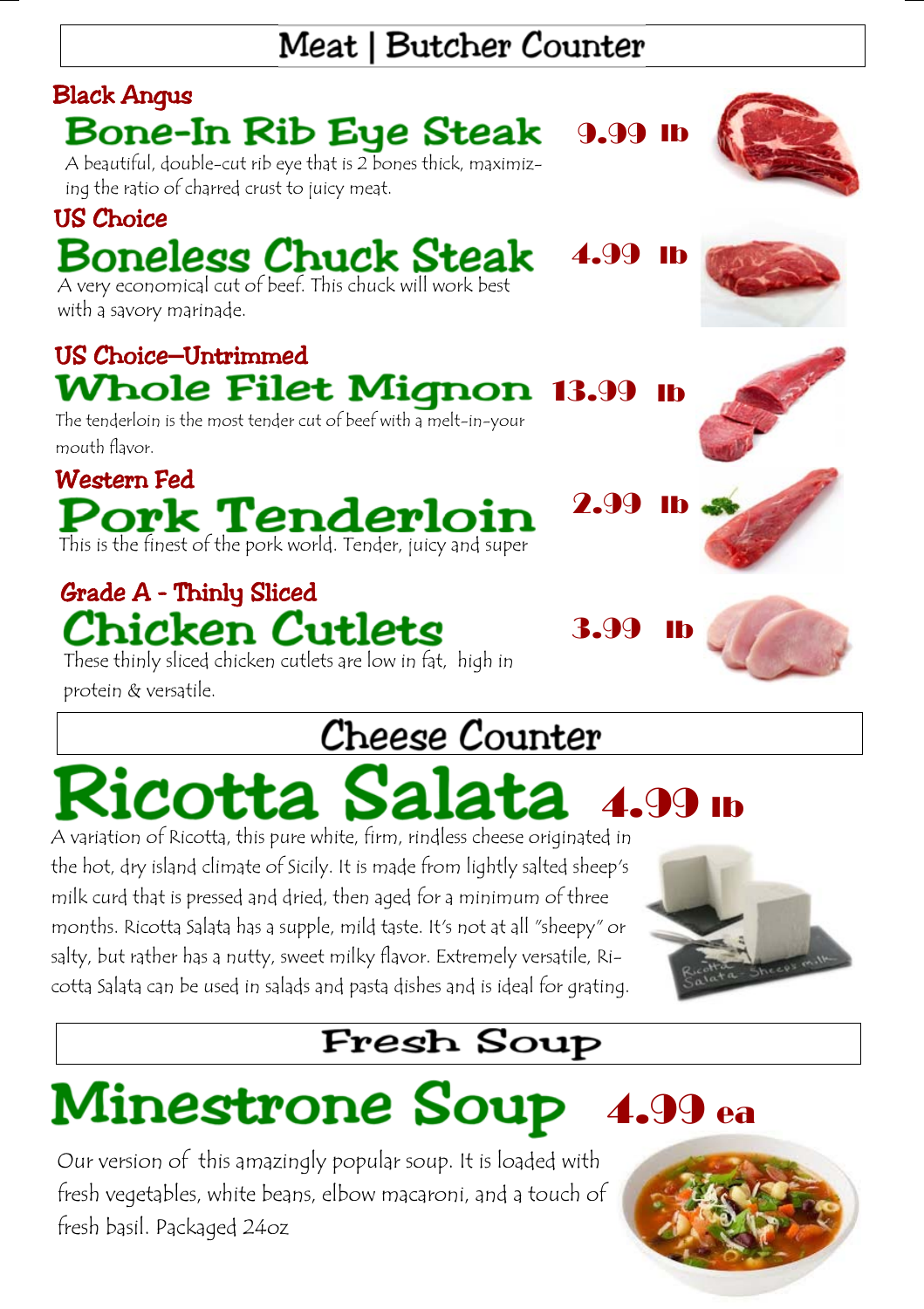#### Grocery | Dairy | Frozen

Heinz Relish Cheerios & Honey Nut Cheerios Newman's Own Pasta Sauce **Skippy Peanut Butter** Newman's Own Salad Dressing **B** & G Pickles **Purex Laundry Detergent** Arizona Iced Tea Nutella Hazelnut Spread **Hero Fruit Preserves** Bertolli Olive Oil Tropicana Orange Juice Newman's Own Lemonade Nellie's X-Large Eggs Stoneyfield Yogurts Haagen Dazs Ice Cream Yasso Frozen Yogurt Bars Celeste Pizza for One

|       | 10 <sub>oz</sub> 2 for \$3.00 |  |
|-------|-------------------------------|--|
|       | 8.9oz 2.99 ea                 |  |
|       | 24oz <b>1.99 ea</b>           |  |
|       | 15oz $2.49$ ea                |  |
|       | 160z 2.99 ea                  |  |
|       | 24oz 1.99 ea                  |  |
|       | 50oz 3.99 ea                  |  |
|       | 59 <sub>oz</sub> 2 for \$3.00 |  |
|       | $_{13oz}$ 2.99 ea             |  |
|       | $_{12oz}$ 3.99 ea             |  |
|       | 16.90z 5.99 ea                |  |
|       | $_{52oz}$ 2.99 ea             |  |
|       | 58oz <b>1.99 ea</b>           |  |
|       | 1 dozen $2.99$ ea             |  |
|       | 32oz 2.99 ea                  |  |
|       | 14 oz 3.99 ea                 |  |
|       | $_{14 \text{ oz}}$ 3.99 ea    |  |
| 5.5oz | -99 ea                        |  |



## Wines

# **Cupcake Wine 750 ml**

Pinot Noir Cabernet Sauvignon Merlot

Pinot Grigio Chianti

Chardonnay Sauvignon Blanc



## 7.99 ea Josh Cellar Wine 750 ml



Cabernet Sauvignon Legacy Red Merlot Pinot Noir

12.99 ea



11.99 ea